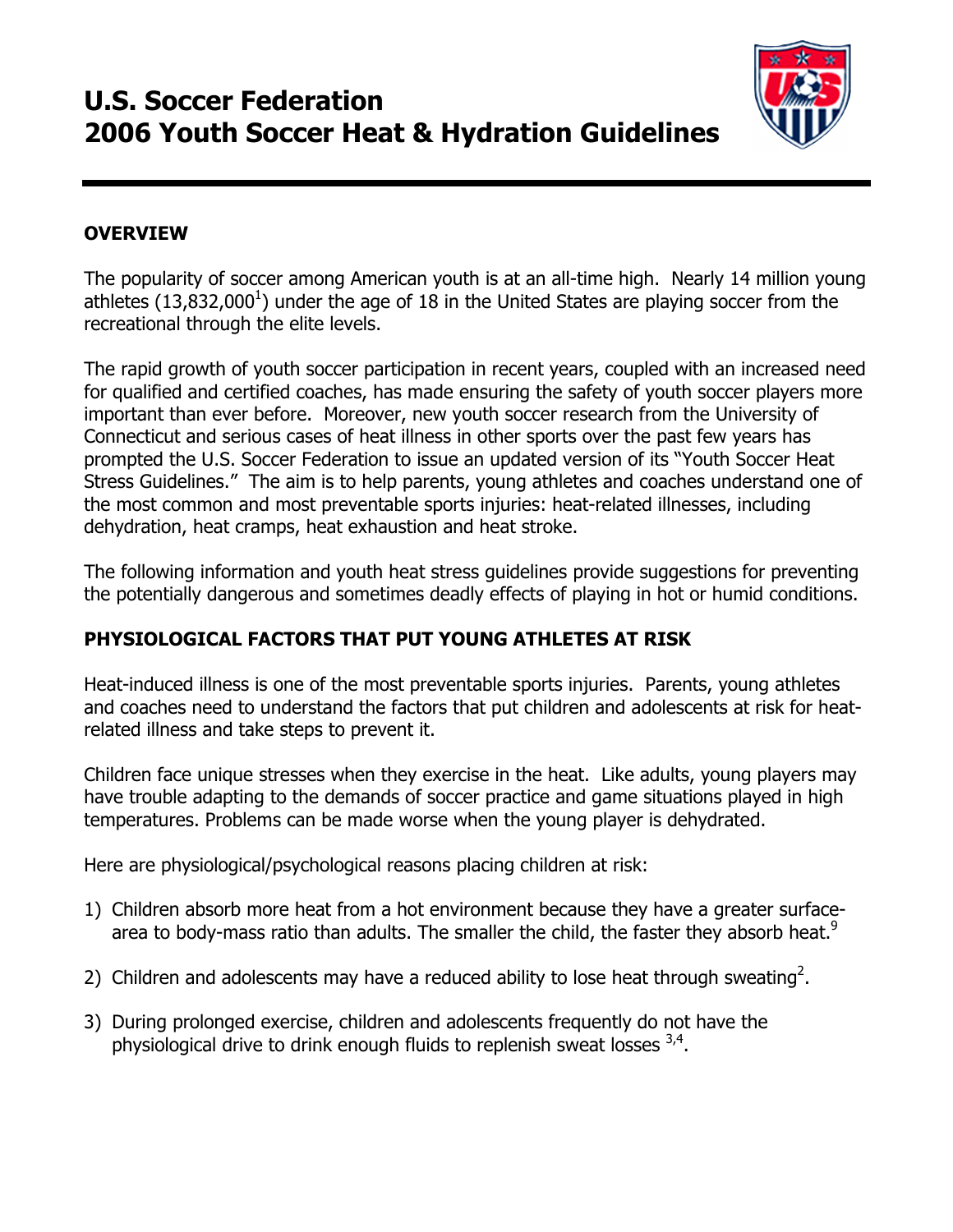- 4) Youth athletes may be more easily distracted when they should be resting and rehydrating.
- 5) Some youth athletes may be under intense pressure to make a competitive squad and may not want to report feelings of heat distress or take the appropriate amount of time to rehydrate.

### FACTORS THAT PUT YOUNG SOCCER PLAYERS AT RISK

Several soccer-specific factors place young players at risk for heat illness, however, these risks can be reduced with the close attention of medical staff (i.e. athletic trainers), parents, young athletes and coaches. These soccer-specific factors are:

- 1) Limited stoppage time during matches.
- 2) Young soccer players are not encouraged to use the limited stoppage time they have for fluid consumption.
- 3) Games are held outdoors, often in high temperatures and humidity, on large fields that offer little or no shade. Heat radiated by the sun is a major component of heat stress. This is complicated by limited access to shaded areas for players to use between halves or between games.
- 4) Young players fail to drink enough fluids at tournaments and summer camps where numerous games and practices take place each day.
- 5) Games and practice sessions when players are confronted with extreme hot and humid conditions.

#### Additional Factors to Consider

- Communication between playing fields and medical tents at tournaments is sometimes inadequate.
- Many teams fail to recognize the importance of using light-colored, loose-fitting uniforms<sup>5</sup> or products made of modern moisture management fabrics.
- Referees could be unaware of the importance of fluid breaks or that they have the authority to briefly suspend play for a fluid break.
- Mental alertness and skill performance declines with dehydration $<sup>6</sup>$  and could be a factor in</sup> injuries occurring late in matches and training sessions.

### HEAT ILLNESS PREVENTION TECHNIQUES

Acclimatization to the heat is an important factor in preventing heat illness. The rate of acclimation for children is slower than that of adults<sup>7</sup>. A child needs as many as 8 to 10 days (45-60 minutes/day) in the new climate to acclimate sufficiently. Such exposures can be taken at a rate of one per day or one every other day. A majority of the benefits of acclimatization occur in the first 4-6 days and should be considered an absolute minimum amount of time for children to get used to the heat before beginning intense practice and game situations. During the acclimation process, it's important to practice the methods prescribed and to drink adequate amounts of fluid to build the body's fluid volumes. Lack of acclimatization can be a problem for a team flying to a new, more environmentally stressful location.

When a child becomes acclimated, their sweat rate and total sweat losses increase. When they exercise, they begin to sweat sooner and produce more sweat than before becoming acclimated. Evaporation of sweat is how the body loses heat and this change in sweating allows the child to lose more heat into the environment through evaporation. When a child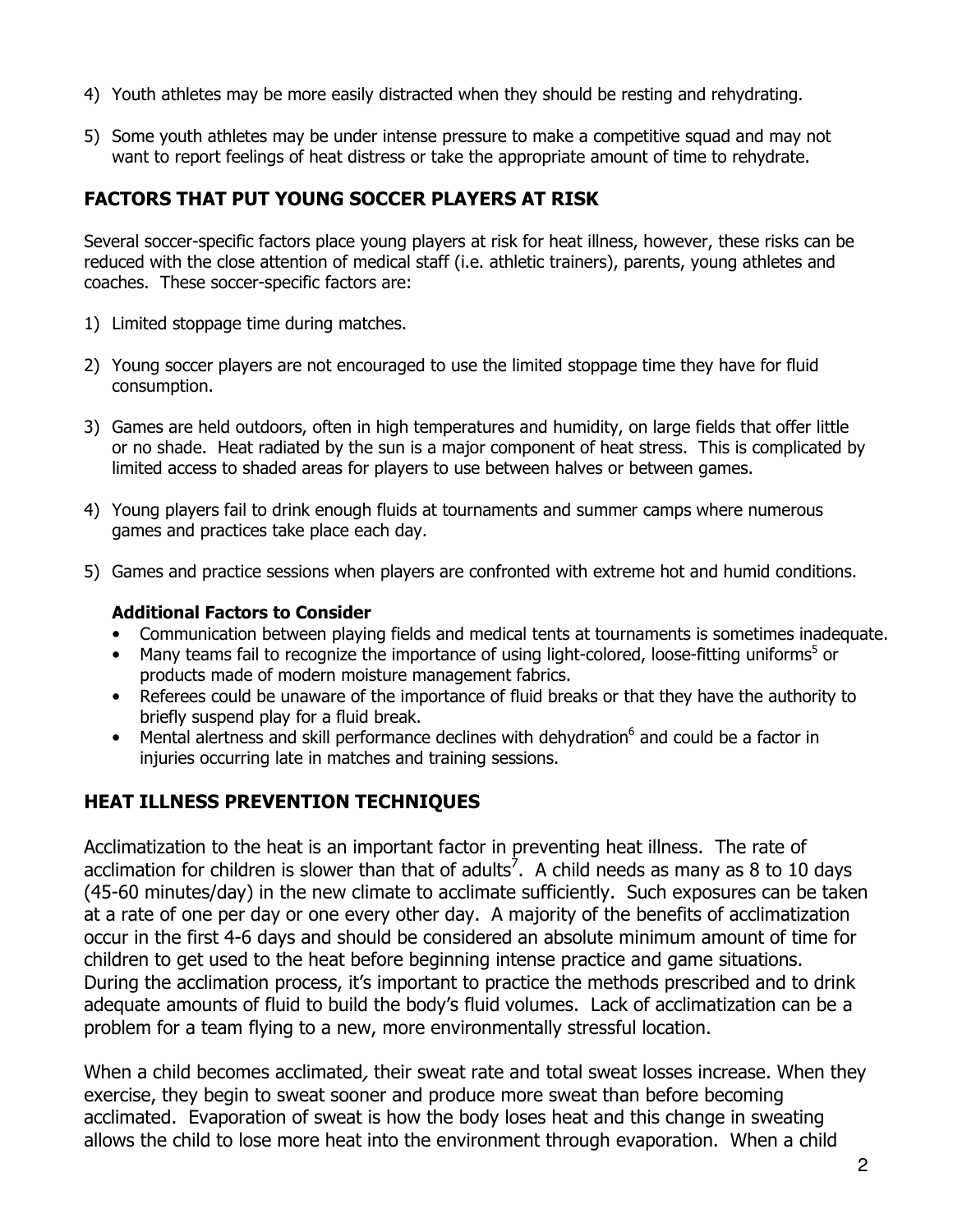becomes acclimated and their sweat rate increases, it's important that the child drink sufficient fluids to replace the increased sweat losses and stay hydrated. Medical staff, parents, players and coaches must understand that thirst is not a good indicator of a child's fluid needs,  $8$  so children need to drink on a schedule (see FLUID GUIDELINES below).

Children should choose clothing that is light-colored and lightweight that facilitates evaporation of sweat. Parents and coaches should encourage breaks in a shaded area whenever possible, especially during tournaments, multi-game, and multi-practice days. It's important to be aware of high temperatures and humidity and, if possible, move practice and game times to cooler portions in the day, such as morning and dusk. Additionally, competitive rules need to be relaxed during hot weather playing conditions, such as allowing a 5-minute break in the middle of each half, allowing water bags to be carried by players during play, or shortening each half and adding that time to halftime for a longer break. Practices must be modified based on conditions. Use frequent rest breaks to lower core temperature and provide ample time to rehydrate.

# FLUID GUIDELINES

The U.S. Soccer Federation provides these guidelines to help parents, players and coaches prevent dehydration and heat illness in young athletes who are active in the heat:

- 1) Encourage each player to weigh before and after activity to determine how much fluid was lost during activity. $9$  If a player is lighter after activity then encourage a little more fluid consumption during the next practice/game. If the player is heavier after activity then encourage a little less fluid during the next practice/game. Players should try to limit fluid losses to 1-2% of body weight or less.
- 2) According to the American Academy of Pediatrics: $10$ 
	- Before prolonged physical activity, the child should be well hydrated.
	- During the activity, periodic drinking should be enforced even if the child does not feel thirsty. Each 15-20 minutes the child or adolescent should consume:
		- − 5 ounces of fluid for a player weighing 90 lbs or less
		- − 9 ounces of fluid for a player weighing more than 90 lbs.

The medical research further suggests:

- To ensure that the child is not dehydrated before the start of the practice session or game, the child should drink 12-16 ounces of fluid approximately 30 minutes before getting to the field.
- Once the activity is over, players should drink water or a sports drink every 15-20 minutes for the first hour after activity. The rate of fluid ingestion is generally 1.5 pints of fluids for each pound of weight lost. Volume overload can make it difficult for some athletes to fully rehydrate between multiple sessions within a single day. The goal is to begin training each day at the same weight.

 $*$  Recent research<sup>11</sup> shows that adolescent males typically lose 1-1.5 liters per hour when performing intense soccer practices/games in the heat, while younger males and females will lose from 0.6 to 1 liter per hour.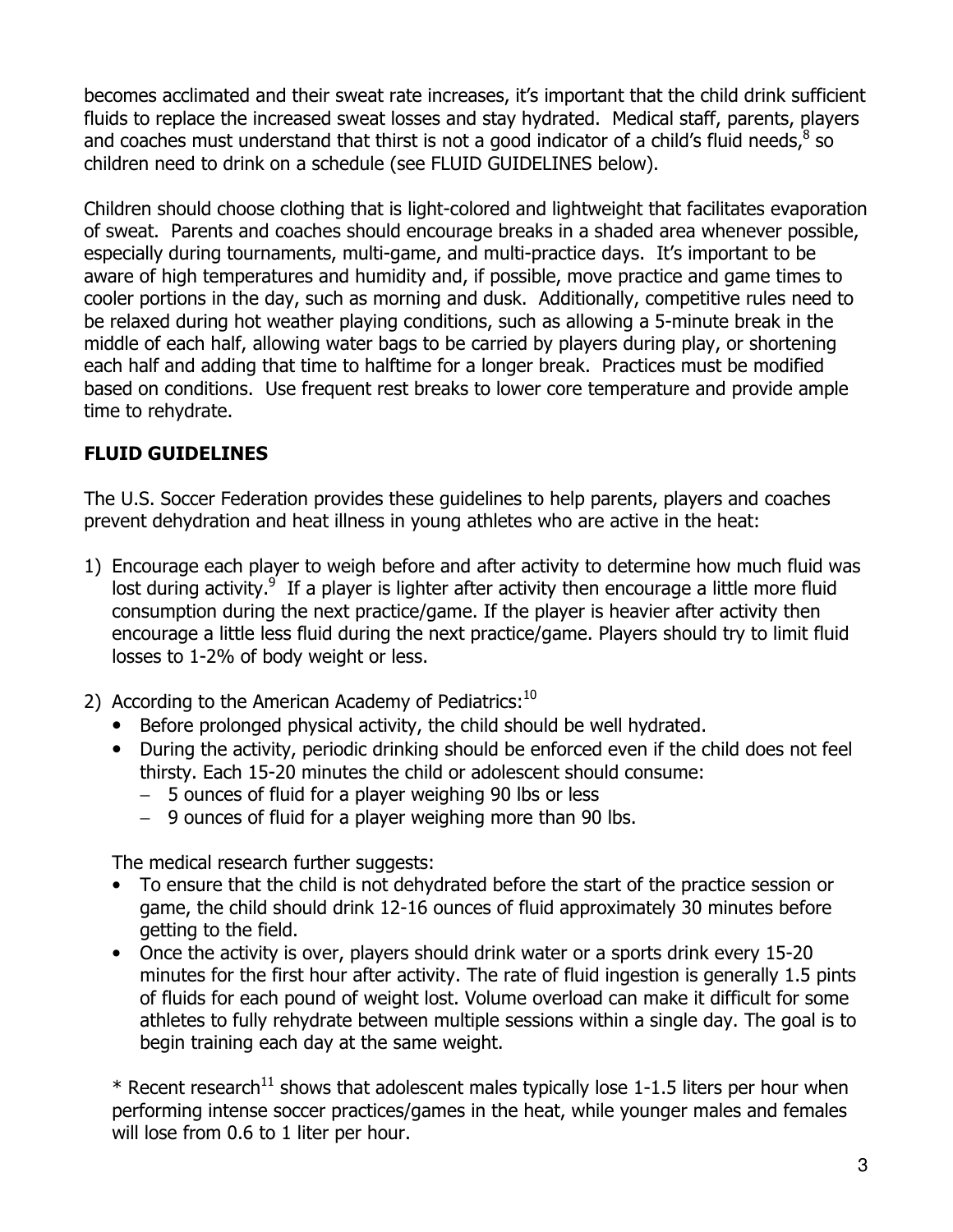3) Teach the youth soccer player to monitor their own hydration status with the following tip: If their urine (during flow, not once the urine is diluted in the bowl) is a pale yellow like lemonade then they are likely pretty well hydrated. If their urine is dark yellow like apple juice, then they are likely dehydrated. This is an easy and accurate way to assess hydration status and it gets the kids involved on a personal level.

4) Kids need to drink enough of the right fluids to minimize fluid losses during activity.

- Flavored beverages that contain sodium (sports drinks) are preferable because the child may drink more.
	- − Research shows that lightly sweetened and flavored non-carbonated beverages, like sports drinks, are preferred during exercise and are consumed in greater volumes than water, <sup>12</sup> diluted fruit juice<sup>13</sup> or carbonated beverages<sup>14</sup>.
	- − Research shows that fluids containing sodium chloride (sports drinks) increase voluntary drinking by 90%, compared to drinking plain water<sup>3</sup>.

5) In addition to replacing fluid, children also need to replace the electrolytes, such as sodium, that are lost through sweat. Electrolyte replacement is important to stimulate an adequate thirst mechanism,<sup>15</sup> help the body hold on to fluid,<sup>16</sup> help prevent muscle cramps<sup>17</sup> and to maintain sodium levels in the blood.<sup>18</sup>

6) Immediately before and during activity, children should avoid fruit juices, carbonated beverages, caffeinated beverages and energy drinks.

- Fruit juices have a high sugar content that can slow fluid absorption, cause an upset stomach, $^{19}$  and may also lack sodium.
- Carbonated beverages, such as soft drinks, can reduce voluntary drinking due to stomach fullness, throat burn when qulping<sup>20</sup> and lack sodium.
- Energy drinks should be avoided because many contain caffeine and have high carbohydrate concentrations which slows the emptying of fluids from the stomach<sup>21</sup>.

7) Be sure that each child uses their own beverage container that they can keep cool during the practice. An individual container allows monitoring fluid consumption more accurately, can be filled with beverage of personal preference, will help avoid the spread of germs and viruses, and the cool fluid will be replenished at a better rate than a container that sits out in the sun.

Additionally, dehydration also hinders exercise performance. The dehydrated player will have to work harder to maintain the same level of intensity than their hydrated teammate.

# SIGNS OF DEHYDRATION AND HEAT ILLNESS $^{22, 23}$

Unchecked dehydration increases the the risk of heat illness. Heat illnesses are three separate degrees of severity: heat cramps, heat exhaustion, and heat stroke; the most serious and deadly heat illness. The symptoms outlined below are not always additive and do not necessarily occur in an orderly, predictable progression. A young athlete could experience heat stroke in absence of other indicators.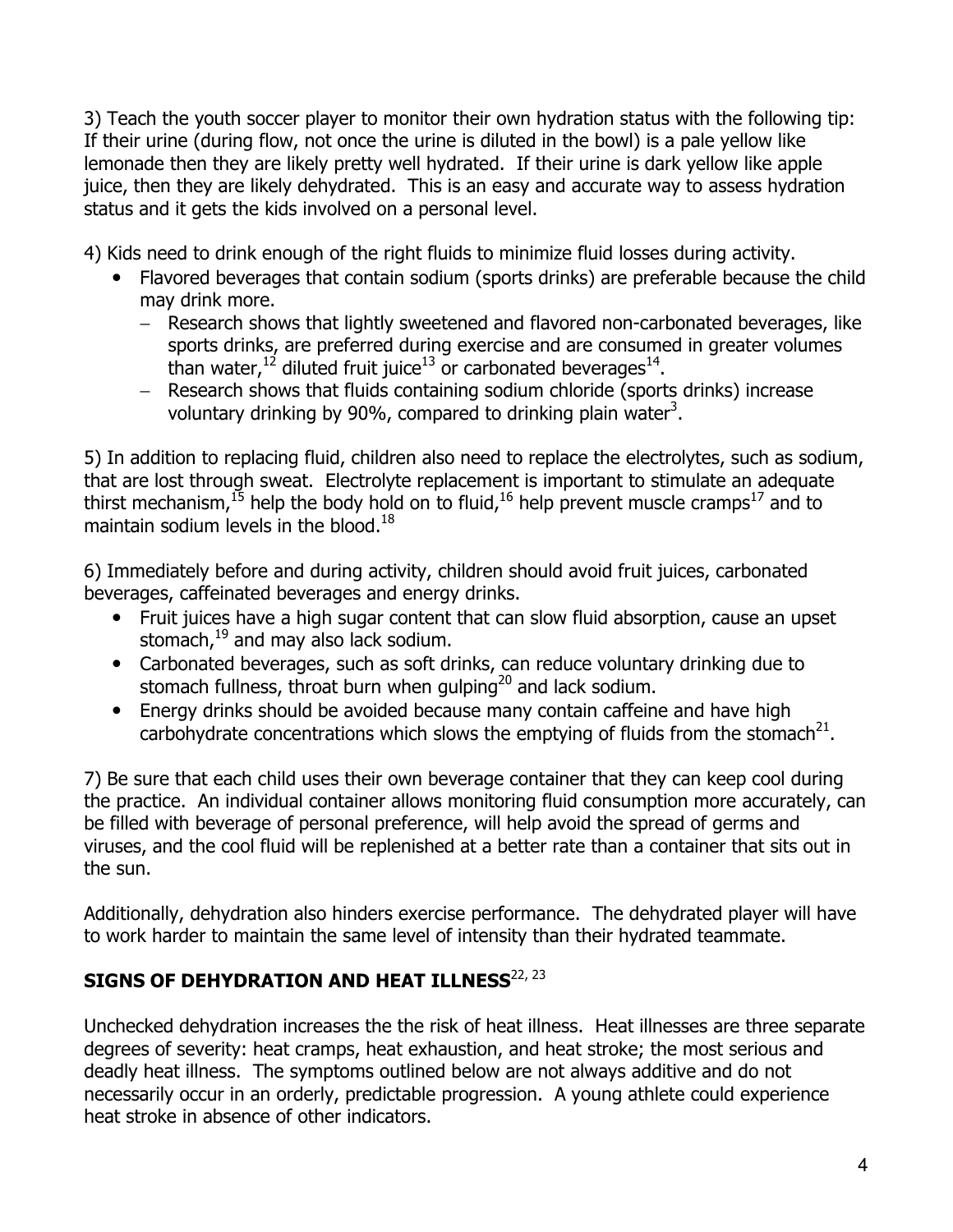## **Dehydration**

Dehydration during exercise is a common problem. Some young athletes can begin to suffer the consequences of dehydration if they become dehydrated by just 2 percent of their body weight during exercise in the heat. That's why it's important to recognize the warning signs:

- Noticeable Thirst
- Irritability

• Weakness

- Decreased performance
- Fatigue

• Muscle cramping

• Nausea • Headache

- 
- Dark yellow urine (or no desire to urinate) • Lightheaded feeling or dizziness
- Difficulty paying attention

Treating the symptoms of dehydration is crucial in preventing more serious conditions such as heat exhaustion.

- 1) Rest the player in a cool place
- 2) Provide a sports drink containing electrolytes
- 3) Prevent dehydration in the future by insuring the player consumes fluids before, during and after exercise (educate everyone and allow ample time to rehydrate)

### Muscle Cramping

Muscle cramping can be associated with exposure to excessive heat. Painful involuntary whole-body muscle cramps are often associated with loss of fluids and sodium. Some of the signs and symptoms of muscle cramps include:

- Muscle spasms
- "Knotting" of muscles and muscle pain
- Excessive sweat loss
- Excessive saltiness of sweat over the skin or visible dried salt on the skin
- Excessive dehydration

To treat a young athlete suffering from muscle cramps:

- Have them drink fluids with electrolytes, like a sports drink
- Gently stretch and massage cramped muscles
- Have them rest in a cool, shaded area
- Apply ice to the cramped area
- Consider additional sodium in palatable food source, like pretzels, etc.

#### Heat Exhaustion

As a child becomes dehydrated, the likelihood of heat exhaustion may increase if left untreated. Eventually, fatigue and exhaustion occur because the cardiovascular system can no longer support both exercise and control the core body temperature. Common symptoms of heat exhaustion are:

• Dizziness & fatigue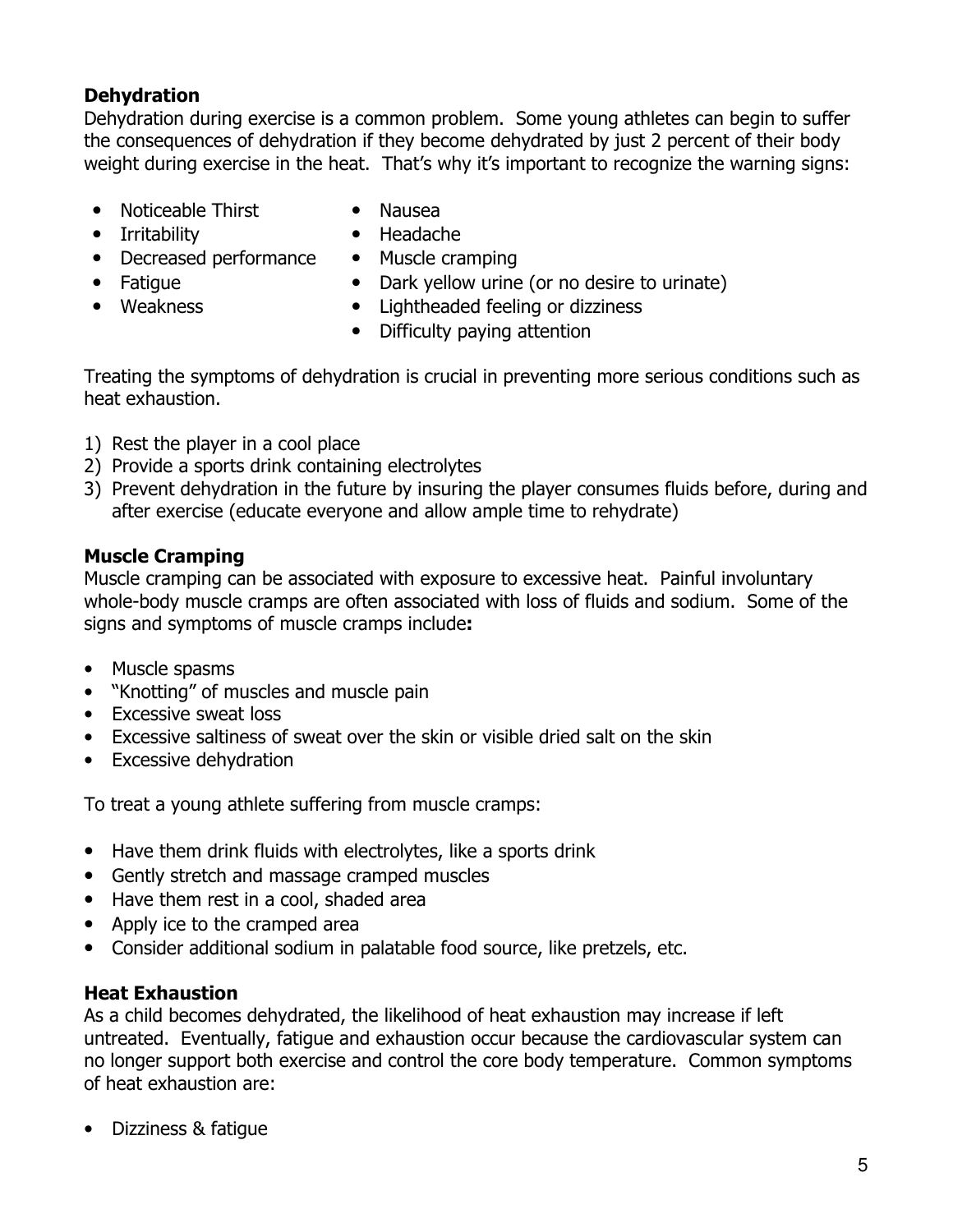- Feeling chilly
- Rapid pulse

Treatment of heat exhaustion is similar to that of dehydration and should take place immediately. This treatment includes:

- Rest the child in a cool, shaded and place ice cold towels on them
- Drink a sports drink that contains electrolytes
- Have the child lie down with legs elevated to promote circulation
- Athlete should begin to feel better relatively soon, if not, assume heat stroke

#### Heat Stroke

Heat stroke is a medical emergency. It can result in death when not recognized promptly and treated properly. Exertional heat stroke occurs when the thermoregulatory system is overwhelmed, fails to act in an appropriate manner, or both. Damage to critical organs can occur if the organs remain overheated for an extended period of time, hence the need for rapid cooling. If rapid cooling does not occur, the cellular damage to the organs could be extreme and have fatal consequences. Symptoms and results of heat stroke include:

- Very high core body temperature (measured rectally because other sites are not valid immediately following intense exercise in the heat<sup>24</sup>.)
- Altered CNS function (i.e. confusion, unconsciousness, altered mental status, feeling outof-sorts, extreme lethargy)
- An otherwise healthy athlete collapses during intense exercise in the heat

If an accurate temperature can not be obtained, rely on CNS function. Relying on an inaccurate temperature device or site could delay treatment. Remember, athletes get better relatively quickly with heat exhaustion, but they get worse with heat stroke. It is important to remember that heat stroke must be treated immediately by doing the following:

• SEEK MEDICAL ATTENTION IMMEDIATELY. Heat stroke is a medical emergency. Always transport a suspected exertional heat stroke to the hospital! It is probably safe to say that you are not qualified to treat exertional heat stroke.

- Immediately begin to cool the victim down by whatever means possible
	- − An ice bath is preferable due to the superior cooling rates (holding head out of bath)
	- − Ice packs over as much as body as possible
	- − A cool shower
	- − Cool, wet towels
	- − Water spray

Do not provide fluids since nausea and vomiting are extremely common. Remove the player from cooling source(s) when core temperature is lowered to 102 degrees F.